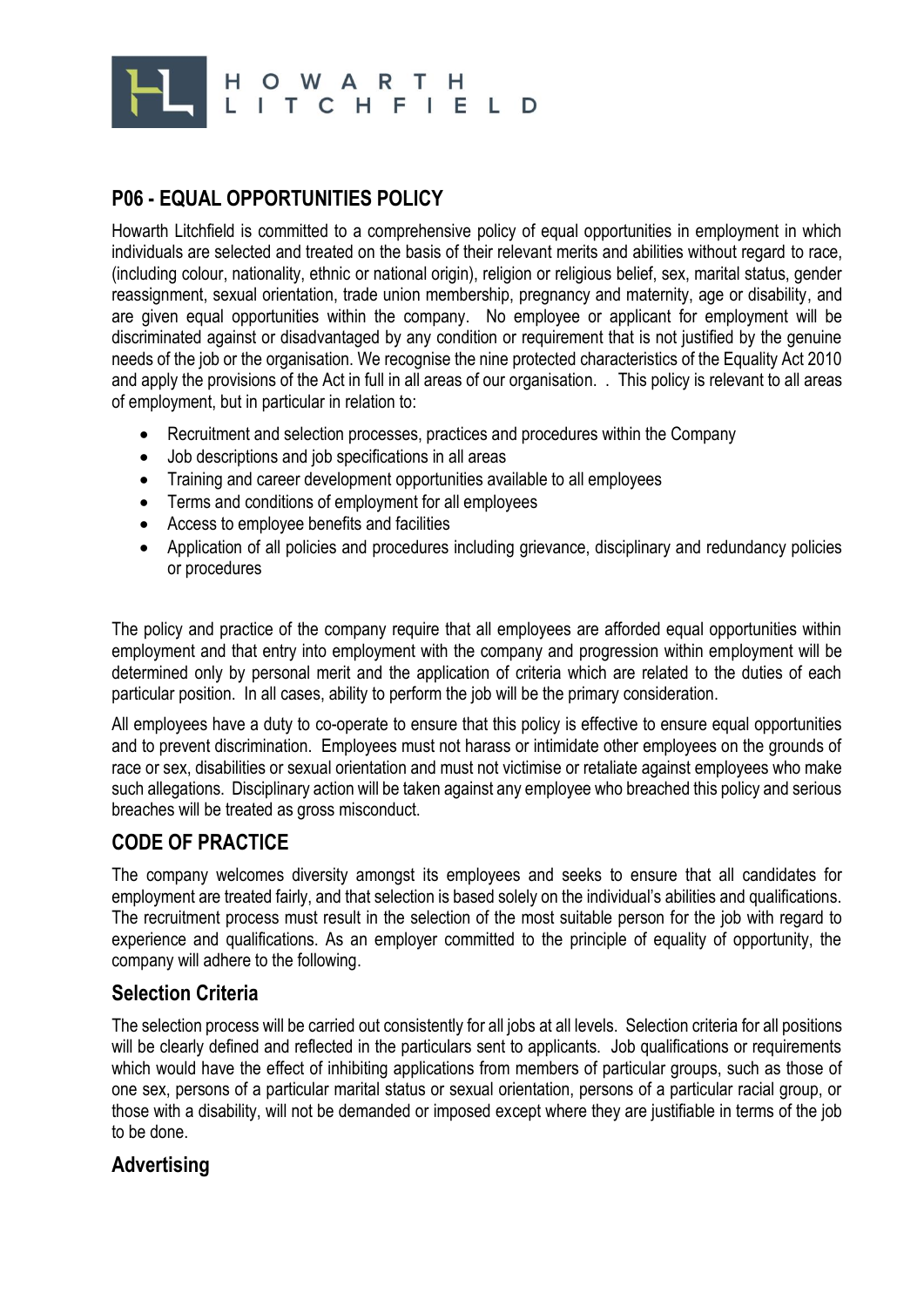

Job advertisements will be appropriately publicised so as to encourage applications from suitably qualified and experienced people. In order to attract applications from all sections of the community, the company will endeavour to ensure that advertisements are not restricted to areas or publications which would exclude or disproportionately reduce applications from a particular gender or racial group, and should avoid prescribing requirements as to marital status or requirements which would exclude a particular gender or racial group.

## **Promotion**

When considering candidates for promotion all suitable candidates will be considered regardless of race or sex, where general ability and experience are the main requirements.

### **Selection Methods**

The selection process will be carried out consistently for all jobs at all levels. All those handling applications and conducting interviews must be aware of the principles of the Sex Discrimination Act, The Race Relations Act, the Disability Discrimination Act, and other relevant legislation. The selection of new employees will be based on job requirements and the individual's suitability and ability to do the job, and information sought from candidates will relate only to the qualifications for or requirements of the job.

#### **Interviews**

The staff responsible for short listing, interviewing and making or recommending an appointment will be clearly informed of the selection criteria. Wherever possible, at least two people will interview applicants and all questions will relate to the selection criteria. No questions will be based on assumptions about roles in the home and the family, or the assumed suitability of different ethnic groups for the post in question. Where it is necessary to assess whether personal circumstances will affect the performance of the job (for example, if the job involves irregular hours or extensive travel) this will be discussed objectively and will be asked equally of all candidates. In the case of disabled applicants who identify themselves at the application stage, appropriate interview arrangements (such as accessible interview rooms or the assistance of a sign interpreter) will be offered to enable candidates to compete on equal basis.

### **Grievance procedures**

All allegations of sex or racial discrimination or discrimination on the grounds of disability or sexual orientation will be dealt with seriously and confidentially in line with the relevant procedure.

## **Record keeping**

Details of candidates and of selection decisions (including the rationale for selection or rejection) will be kept for at least six months after an appointment has been made, in case they are required as evidence by an employment tribunal or for other proceedings. The company will keep records of the sex, ethnicity and any disability of its employees and of all candidates and of those shortlisted and appointed. Records may be used to determine whether members of one sex or persons of a certain racial group or those with a disability do not apply for employment, or apply in smaller numbers than might be expected, or are shortlisted or appointed in a lower proportion than their application rate, or are concentrated in certain jobs. The company will investigate the practicalities of monitoring progression within employment, including access to training and development, promotion and grading.

We view this policy as an important issue as it covers all of our employees and workers, regardless of position or status, and also applies to contractors and sub-contractors.

It is the responsibility of all employees and workers to ensure its observance. Any breaches of this policy will be treated extremely seriously by the Company. Conduct by employees and workers during the course of